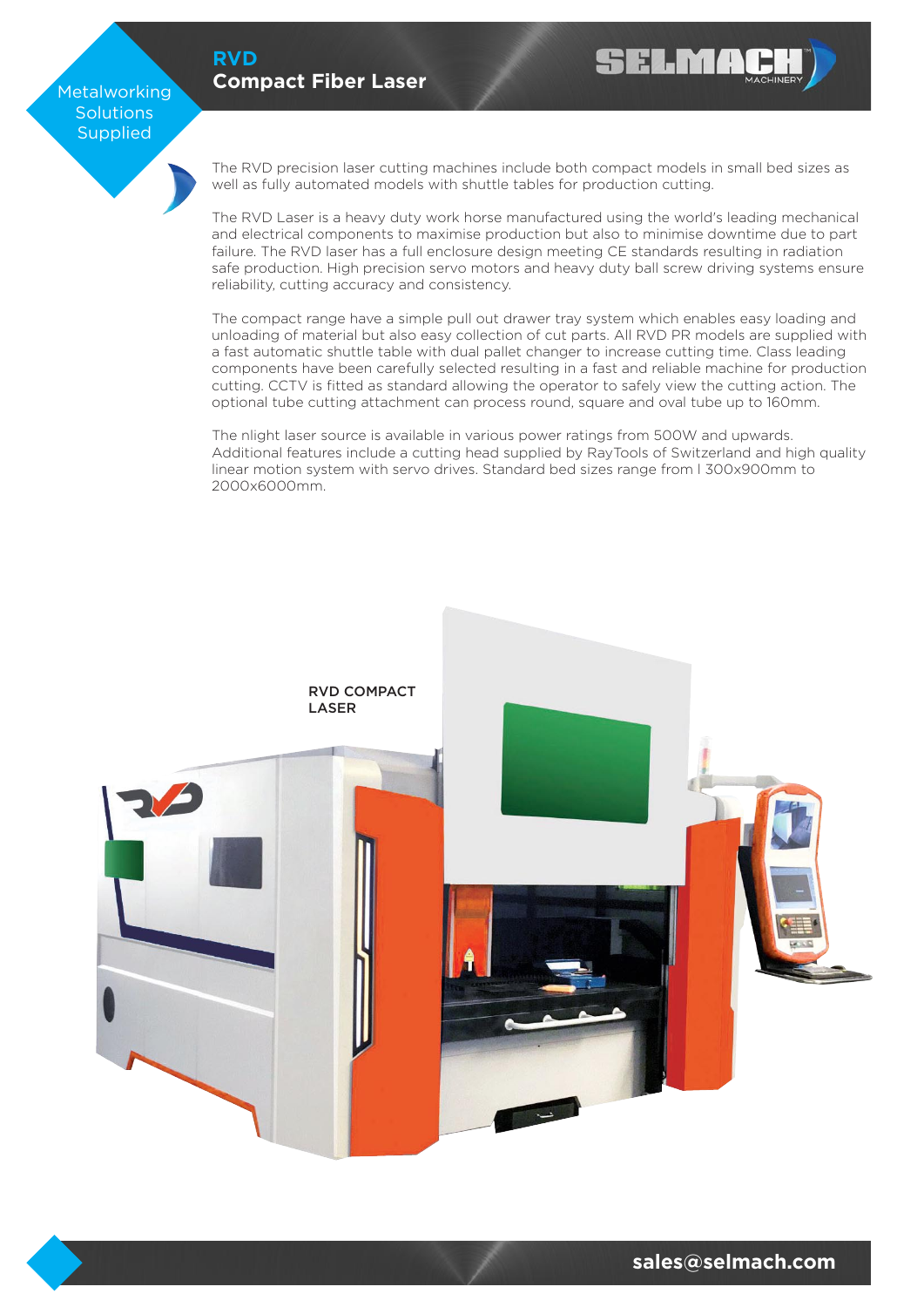

**[www.selmach.com](https://selmach.com/contact-us/)**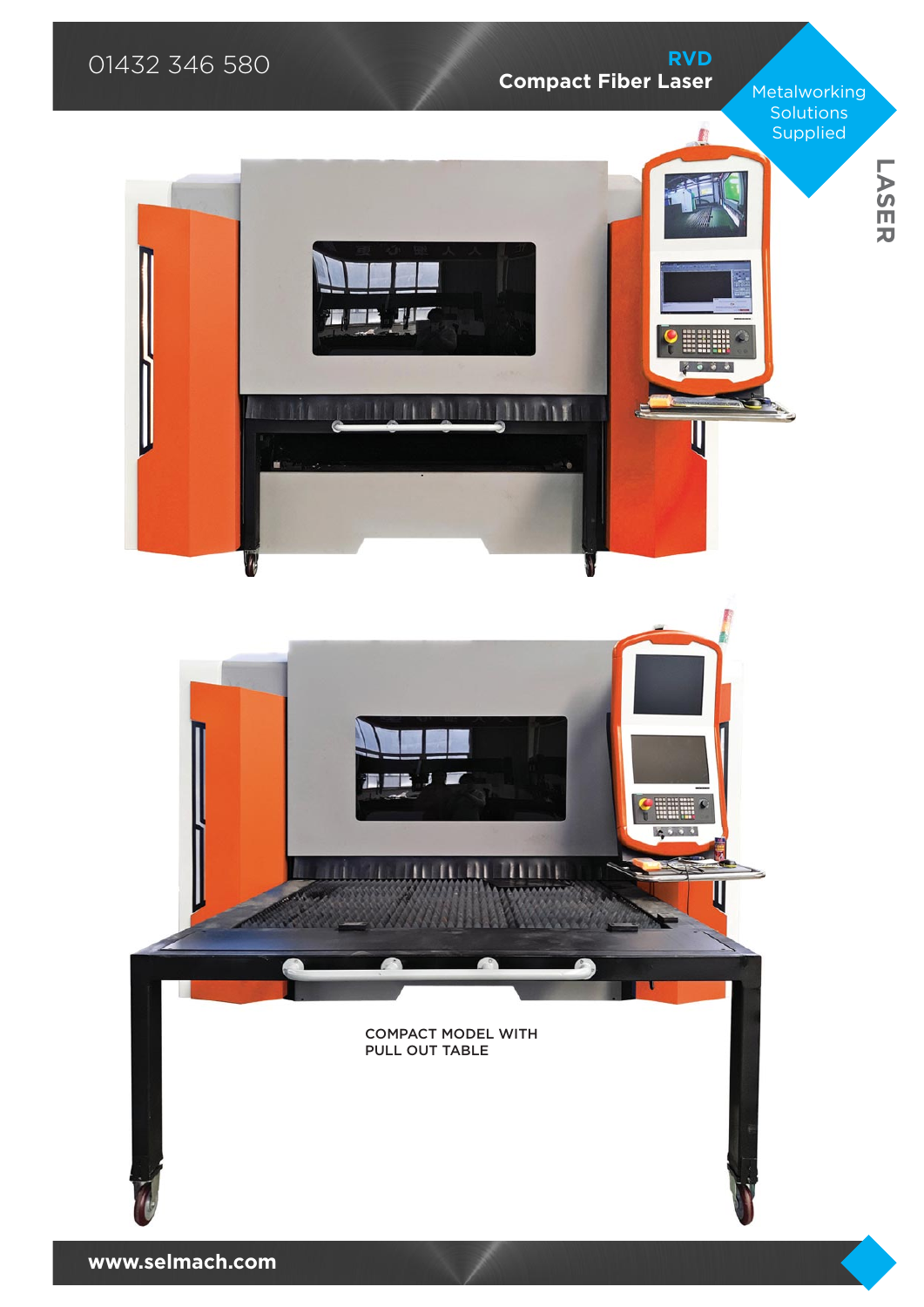

# **CUTTING CAPACITY TABLE**

| Laser power      |                | 500W              | 700W          | 1000W            | 1200W           | 1500W            | 2000W           | 2500W            | 3000W            | 4000W            | 6000W         |
|------------------|----------------|-------------------|---------------|------------------|-----------------|------------------|-----------------|------------------|------------------|------------------|---------------|
| <b>Material</b>  | Gas            | cutting limit     | cutting limit | cutting limit    | cutting limit   | cutting limit    | cutting limit   | cutting limit    | cutting limit    | cutting limit    | cutting limit |
|                  |                | clean cut         | clean cut     | clean cut        | clean cut       | clean cut        | clean cut       | clean cut        | clean cut        | clean cut        | clean cut     |
| Carbon steel     | 0 <sub>2</sub> | 8MM               | 10MM          | 12MM             | 14MM            | 14 <sub>MM</sub> | 16MM            | 20MM             | <b>22MM</b>      | <b>25MM</b>      | 25MM          |
|                  |                | 6mm               | 8mm           | 10 <sub>mm</sub> | 12mm            | 12mm             | 14mm            | 18 <sub>mm</sub> | 20 <sub>mm</sub> | 20 <sub>mm</sub> | 22mm          |
| Stainless steel  | N <sub>2</sub> | 3MM               | 4MM           | 5MM              | 6MM             | 6MM              | 8MM             | 10MM             | 12MM             | 12MM             | 20MM          |
|                  |                | 2mm               | 3mm           | 4mm              | 5 <sub>mm</sub> | 5mm              | 6mm             | 8 <sub>mm</sub>  | 10 <sub>mm</sub> | 10 <sub>mm</sub> | 16mm          |
|                  | Air            | 2MM               | 3MM           | 4MM              | 5MM             | 5MM              | 6MM             | 8MM              | 10MM             | 12MM             | 16MM          |
| <b>Aluminium</b> |                | 1 mm              | 2mm           | 3mm              | 3mm             | 4 <sub>mm</sub>  | 5mm             | 6 <sub>mm</sub>  | 8mm              | 10 <sub>mm</sub> | 12mm          |
|                  |                | 2MM               | 3MM           | 4MM              | 4MM             | 5MM              | 6MM             | 8MM              | 8MM              | 12MM             | 14MM          |
| <b>Brass</b>     | N <sub>2</sub> | 1 mm              | 2mm           | 3mm              | 3 <sub>mm</sub> | 4 <sub>mm</sub>  | 5 <sub>mm</sub> | 6 <sub>mm</sub>  | 8 <sub>mm</sub>  | 10 <sub>mm</sub> | 12mm          |
|                  |                | $0.8$ MM          | 2MM           | 3MM              | 3MM             | 4MM              | 4MM             | 6MM              | 6MM              | 6MM              | 10MM          |
| Copper           | 0 <sub>2</sub> | 0.5 <sub>mm</sub> | 1 mm          | 2mm              | 2 <sub>mm</sub> | 3 <sub>mm</sub>  | 3 <sub>mm</sub> | 4 <sub>mm</sub>  | 5mm              | 5mm              | 8mm           |
|                  |                | 2MM               | 3MM           | 3MM              | 4MM             | 5MM              | 6MM             | 6MM              | 8MM              | 10MM             | 14MM          |
| Galvanized       | N <sub>2</sub> | 1 mm              | 2mm           | 2mm              | 3 <sub>mm</sub> | 4 <sub>mm</sub>  | 5mm             | 5mm              | 6mm              | 8mm              | 12mm          |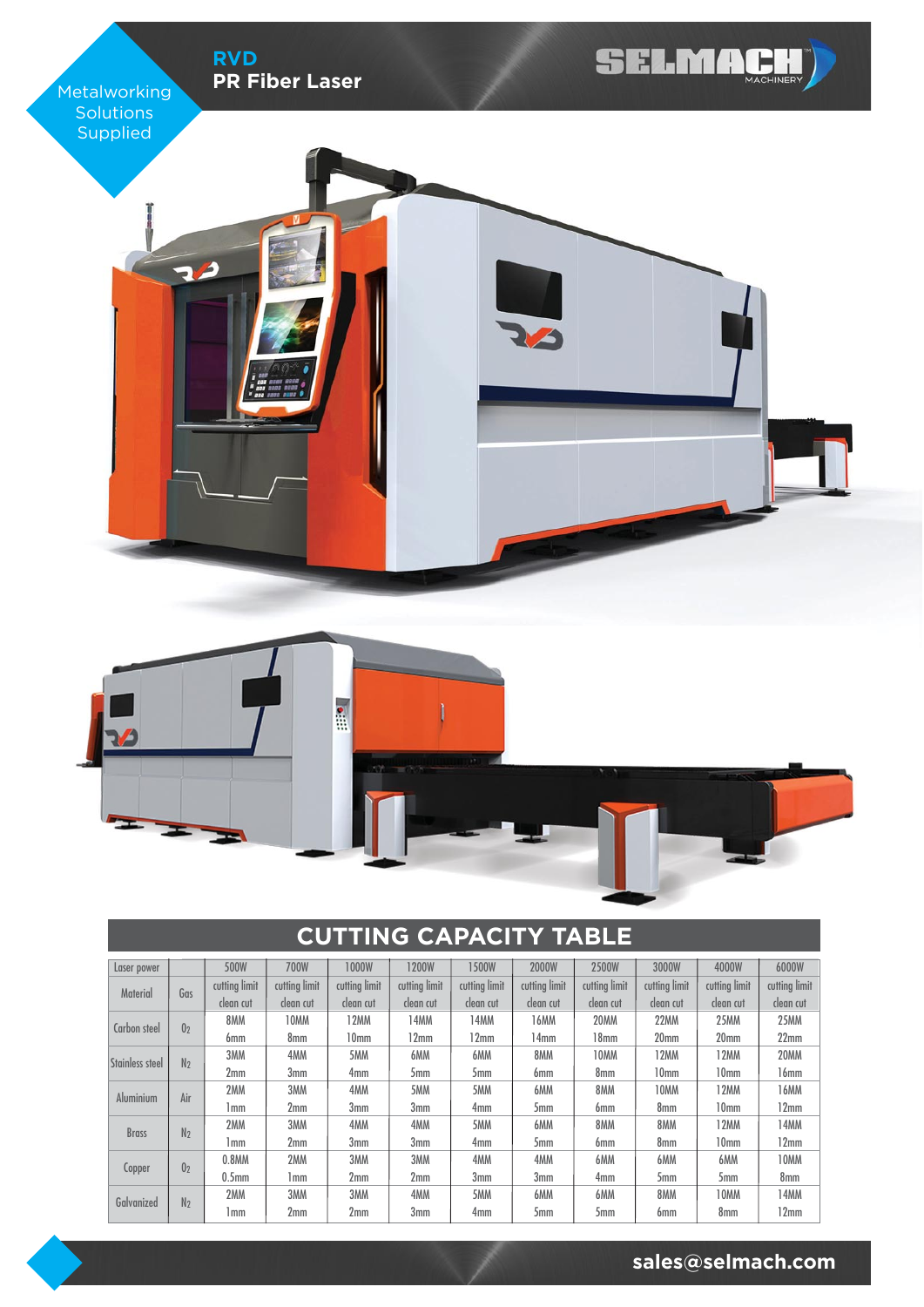## 01432 346 580

#### **[RVD](https://selmach.com/product/rvd-compact-fibre-laser/) [Smart Fibre Laser Cutting Machine](https://selmach.com/product/rvd-compact-fibre-laser/)**

**Metalworking Solutions Supplied** 







# **TECHNICAL SPECIFICATIONS**

| <b>Laser Power</b>                       | 700w - 1.2kw - 1.5kw - 2.5kw - 3kw - 4kw - 5kw - 6kw                          |
|------------------------------------------|-------------------------------------------------------------------------------|
|                                          |                                                                               |
| Laser Source                             | USA nLight                                                                    |
| Processing Surface (L x W)               | 1500 x 1000mm - 1500 x 1500mm - 3000 x 1500mm - 4000 x 2000mm - 6000 x 2000mm |
| <b>CNC Control</b>                       | Standard: Shanghai FISCUT CypCut                                              |
|                                          | Optional: Performance Pack: Beckhoff (German)                                 |
| Laser Head                               | RayTools Switzerland                                                          |
| Servo Motor and Driver                   | Standard: Yaskav                                                              |
|                                          | Optional: Italian Motor Power with Performance Pack                           |
| Liner Guide                              | Hiwin                                                                         |
| <b>Ball Screw</b>                        | Abba                                                                          |
| <b>Gas Proportional Valve</b>            | <b>SMC</b>                                                                    |
| Chiller                                  | Tong Fei                                                                      |
| <b>Power Supply</b>                      | 415v (3 phase)                                                                |
| Position Accuracy X, Y and Z Axis        | $\pm 0.03$ mm                                                                 |
| Repeat Position Accuracy X, Y and Z Axis | $\pm 0.02$ mm                                                                 |
| Maximum Position Speed of X and Y Axis   | Standard: 100mm/min                                                           |
|                                          | Standard Performance Pack: 120mm/min                                          |
| <b>Acceleration</b>                      | Standard: 1g                                                                  |
|                                          | Performance Pack: 1.5g                                                        |
| Max Load of Shuttle Table                | 1000kg                                                                        |
| Shuttle Table Exchange Time              | 20 <sub>s</sub>                                                               |

\* Raytools height controller - Raytools auto focus laser cutting head Auto focusing is an option on 0.7kw and 1.2kw models

## **Machine Features**

- CCTV cameras to watch cutting progress from the control panel
- RayTools auto focusing cutting head
- Voltage stabiliser
- Starter consumable kit
- Full radiation protection enclosure
- Twin shuttle table 20 second shuttle table exchange (PR models)
- Gantry system run on heavy duty linear rails with quality servo motors
- Removable draw system for small part removal and scrap clearing
- High quality branded components
- N -Light laser source: A world leading brand manufactured in the USA

## **Performance Pack Features (Highly Recommended)**

- Increases cutting speed and axis acceleration speed by 25%
- Includes the Beckhoff Control (German) (Beckhoff has a UK Service Centre)
- Includes Motor Power speed motors (Italian)
- Sigmaest software

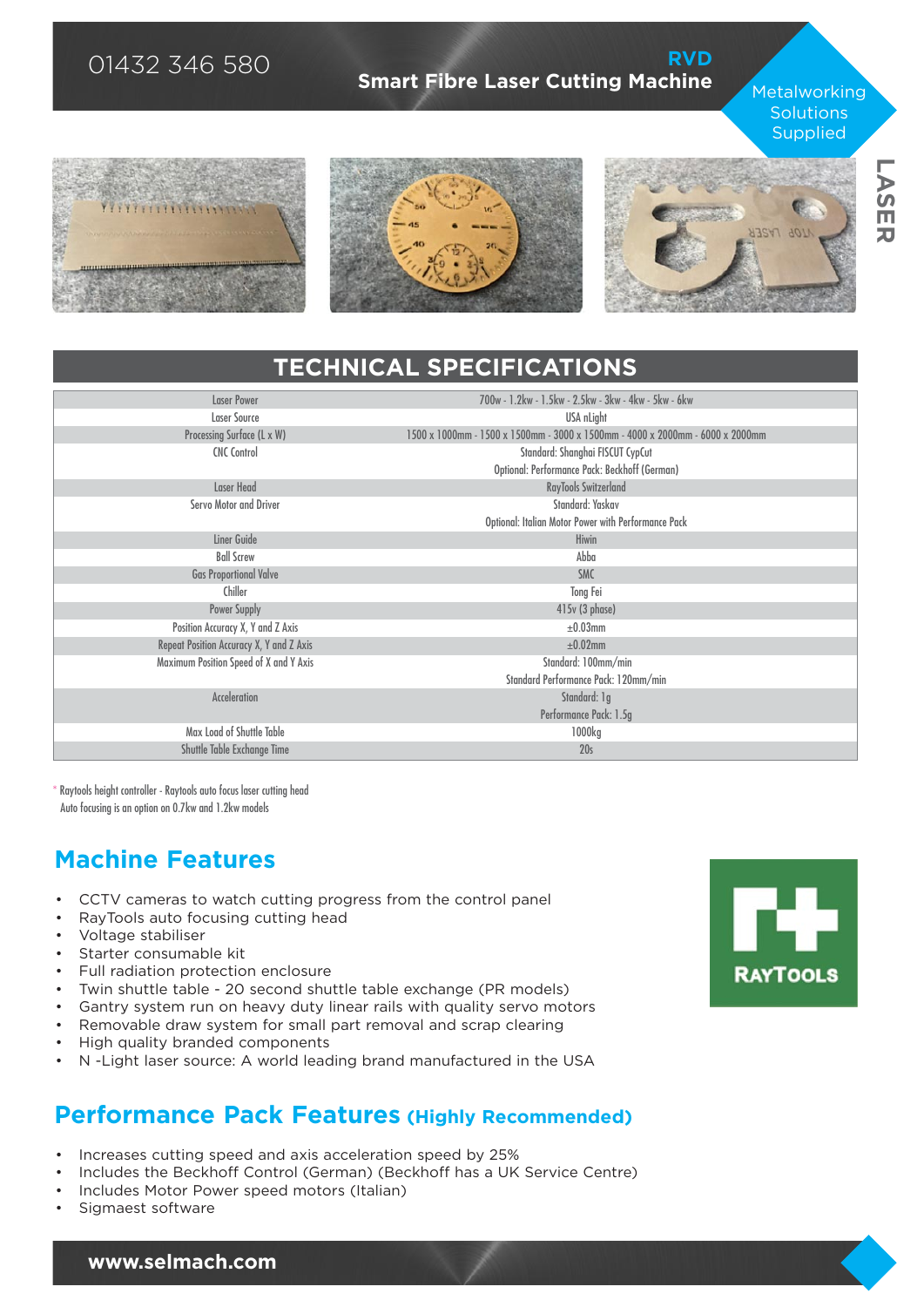### **[RVD](https://selmach.com/product/rvd-compact-fibre-laser/)**

### **[Smart Fibre Laser Cutting Machine](https://selmach.com/product/rvd-compact-fibre-laser/)**

#### Metalworking **Solutions Supplied**

nLIGHT alta compact fiber lasers are the next generation of high power fiber lasers designed to meet the performance and reliability requirements for industrial applications. nLIGHT alta'" compact is the highest power, smallest footprint fiber laser.

Improved Cutting and Welding Performance: nLIGHT alta'" is capable of delivering a modulation rate up to 100 kHz and rise and fall time of less than 5 l.IS. Enabled by next generation electronics, these capabilities allow faster piercing. faster processing of fine features, and smaller heat affected zones.

Back Reflection Isolation: nLIGHT's novel back reflection isolation technology allows uninterrupted full power processing of highly reflective materials.

The nLIGHT alta fiber laser platform is designed and manufactured in the U.S, leveraging nLIGHT's vertically integrated high brightness laser diode and fiber technology, and is supported through a global network of sales and service staff.





**SELMA** 

RAYTOOLS LASER CUTTING HEAD